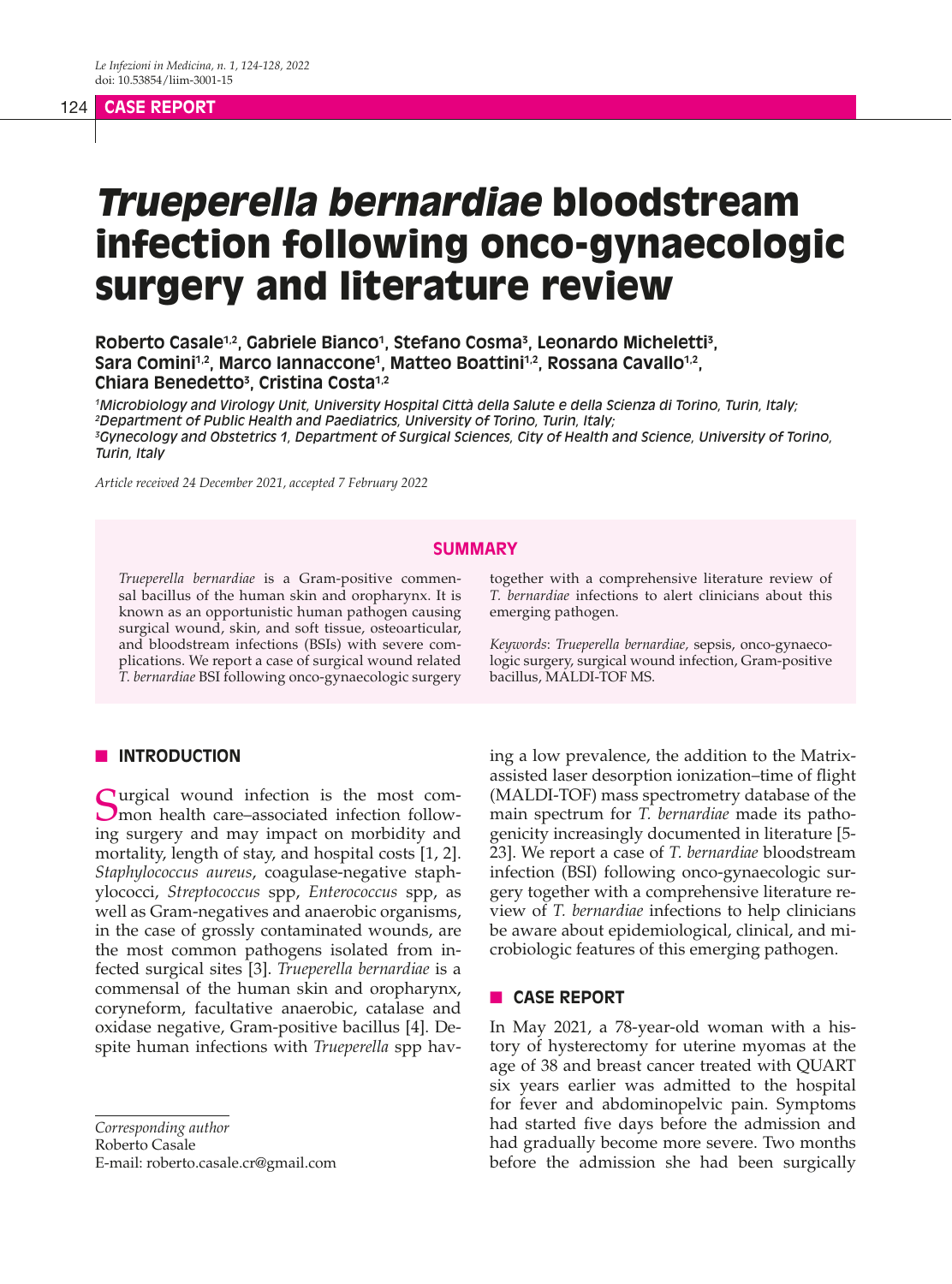treated undergoing total vulvectomy with bilateral inguinofemoral lymphadenectomy due to the presence of a keratinizing squamous infiltrating carcinoma (pT1b) with no additional therapy. On physical examination the patient showed diastasis and purulent drainage from the inguinal surgical wound. Her body temperature was 37.4°C, pulse rate was 97 bpm, respiratory rate was 24/min, and blood pressure was 113/39 mmHg. Blood analysis showed neutrophilic leukocytosis (white blood cell count 13,000 per mm3 [4,500-11,000]; neutrophils 85%) and increased inflammatory markers (C-reactive protein  $276 \text{ mg/L}$  [<0.5]; procalcitonin: 1.14 ng/mL [<0.5]). Abdominal-pelvic computer tomography revealed no alterations suggestive of infectious foci. Urine culture was negative. Polymicrobial flora was reported from the subculture of swab performed on the surgical wound. Four pairs of aerobic and anaerobic blood cultures (BCs) were drawn peripherally. Piperacillin/tazobactam (4.5 g every 8 h, i.v.) and metronidazole (500 mg every 8 h, i.v.) were started. Four BC vials became positive between 26 and 74 hours of incubation on the BACT/ALERT Virtuo (bio-Mérieux, Marcy l'Ètoile, France). Gram staining showed Gram-positive rods and non-hemolytic, whitish, rounded colonies grew on overnight subcultures on blood agar plates. MALDI-TOF mass spectrometry (Bruker DALTONIK GmbH, Bremen, Germany) provided identification of *T. bernardiae* (identification score of 2.20). Identification of the *T. bernardiae* isolate was confirmed by 16S rRNA gene sequencing. Three other BC vials became positive between 12 h and 20 h, and Grampositive cocci and Gram-negative bacilli were observed at Gram staining. MALDI-TOF analysis identified *Enterococcus avium* and *Bacteroides fragilis* on overnight subcultures. *In vitro* susceptibility of *T. bernardiae*, *B. fragilis*, and *E. avium* was assessed with E-test® (bioMérieux, Marcy l'Étoile, France) and interpreted using the current EU-CAST breakpoints (v.11 2021), specifically PK/PD (Non-species related), Gram-negative anaerobes, and *Enterococcus* spp. clinical breakpoints, respectively. *T. bernardiae* was susceptible to penicillin (MIC 0.064 µg/mL), amoxicillin-clavulanic acid (MIC 0.38 µg/mL), piperacillin/tazobactam (MIC 0.5 µg/mL), ertapenem (MIC 0.094 µg/mL), imipenem (MIC 0.094 µg/mL), meropenem (MIC 0.25 µg/mL), and non-interpretable due to insufficient evidence (IE) for clindamycin (MIC  $0.047 \text{ µg}$ /

mL) and vancomycin (MIC 0.125 µg/mL). Both *B. fragilis* and *E. avium* were multi-susceptible. Following the results of susceptibility testing, piperacillin/tazobactam was stopped and clindamycin together with metronidazole was continued for 14 days. The surgical wound was cleaned and disinfected daily, kept without wound dressing, showing progressive improvement until purulent drainage stopped. Patient was discharged in good clinical condition, and she is still being followed up in the onco-gynecologic outpatient clinic of our center.

## **n** DISCUSSION

Identification of Gram-positive rods in blood cultures should always alert about the possibility of blood sample contamination, as they are mostly skin commensal bacteria with low pathogenic potential. In this report, we presented a microbiologically well documented case of *T. bernardiae* BSI in which the surgical wound was the plausible route of infection and we also highlighted how the introduction of MALDI-TOF mass spectrometry analysis provided both rapid bacterial identification and clinical contextualization of this emerging organism.

The rising and pathogenic role in immunocompromised patients of microorganisms previously considered to be contaminants is supported, in our case, by the fact that *T. bernardiae* isolates were identified from several blood culture vials drawn from different sites, the plausible route of infection, and patient's clinical history. However, since *T. bernardiae* is often reported to be identified, as in our case, in polymicrobial infections, it is difficult to establish its real pathogenicity and contribution to the clinical setting, especially when patient improvement following broad-spectrum antimicrobial treatment is observed.

Since the virulence of *T. bernardiae* is still unclear, and its occurrence is overall rare, a comprehensive literature review of *T. bernardiae* infections was performed. We conducted a literature search in Pubmed, with the keywords "*Trueperella bernardiae*" OR "*Arcanobacterium bernardiae*", which resulted in 27 articles. The more relevant articles were analyzed and epidemiological and clinical features of all recently diagnosed cases of *T. bernardiae* were provided in the Table 1 [6- 23]. We highlight that *T. bernardiae* infection has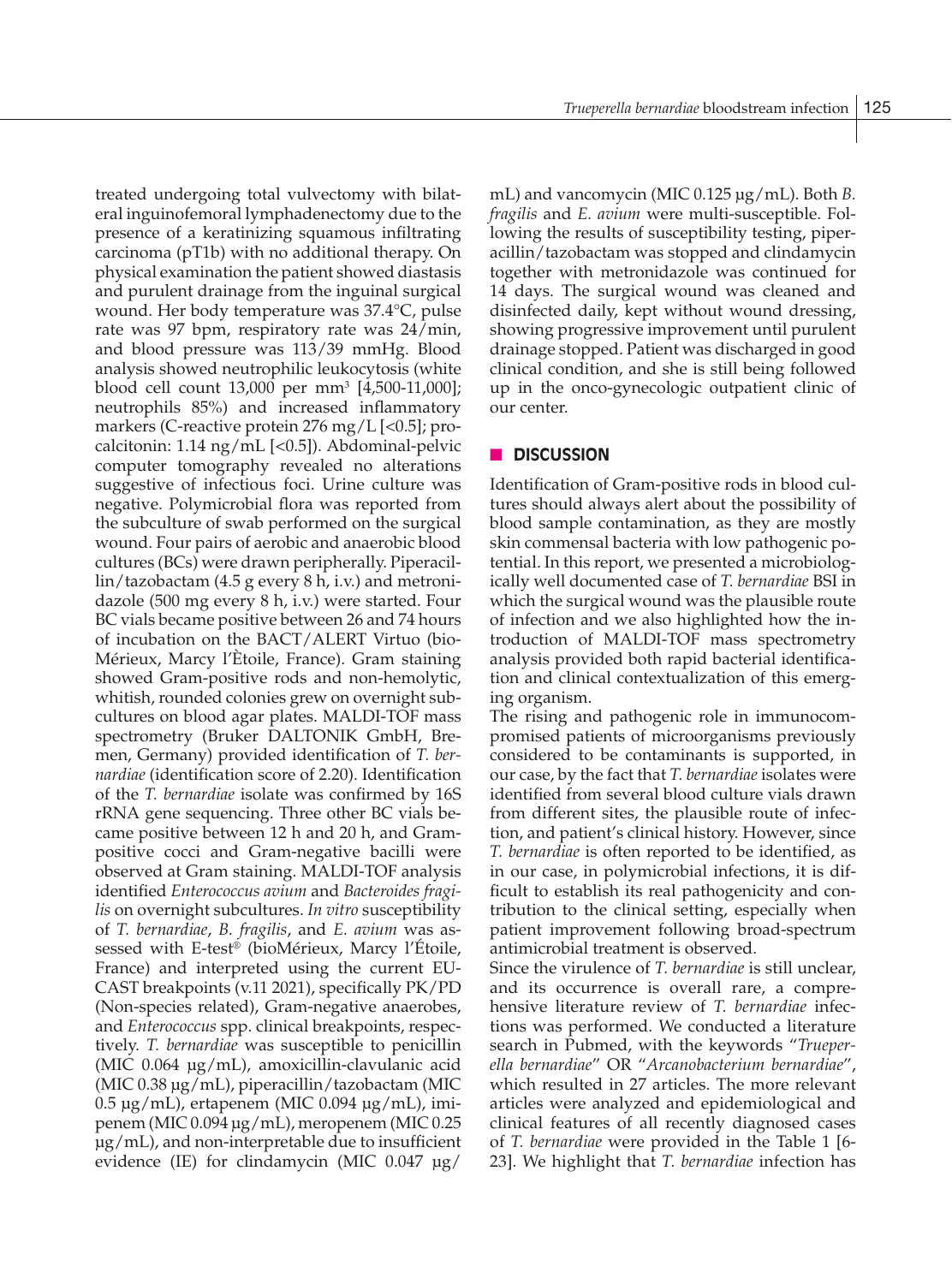been mostly identified in immunocompromised hosts, with no apparent age or gender predilection, often diagnosed in polymicrobial cultures, and presenting a good prognosis. *T. bernardiae* was deemed to cause skin and soft tissue including two cases of breast abscess, osteoarticular, BSIs with severe complications, and two cases of brain abscess following otitis media are also reported [6-23]. Of note, among soft tissue and osteoarticular infections, there are various cases related with arthroplasty and, as in our case, surgical wound.

Identification of Gram-positive bacilli is quite difficult using conventional laboratory methods,

| Study                                 | Gender/<br>Age | Clinical setting                                                             | Other organism<br>coisolated                                         | Treatment                                                                                               | Outcome   |
|---------------------------------------|----------------|------------------------------------------------------------------------------|----------------------------------------------------------------------|---------------------------------------------------------------------------------------------------------|-----------|
| Otto et al.,<br>2013, France          | F/78           | Infected sacral ulcer and<br>bacteremia in obese patient                     | B. fragilis,<br>Enterococcus avium                                   | Ceftriaxone + ciprofloxacin<br>+ metronidazole, then<br>amoxicillin/clavulanic acid<br>(ten days)       | Cure      |
| Schneider<br>et al., 2015,<br>Denmark | M/45           | Bacteraemia in diabetic foot<br>gangrene                                     | Peptostreptococcus                                                   | Amoxicillin (14 days)                                                                                   | Cure      |
| Gilarranz<br>et al., 2016,<br>Spain   | F/73           | Knee hematoma in patient<br>with total knee replacement                      | <b>NA</b>                                                            | Ciprofloxacin (14 days)                                                                                 | Cure      |
| Rattes et al.,<br>2016, Brazil        | F/24           | Periumbilical cellulitis<br>after laparoscopic<br>cholecystectomy            | <b>NA</b>                                                            | Piperacillin/tazobactam +<br>vancomycin (six days), then<br>amoxicillin/clavulanic acid<br>(seven days) | Cure      |
| Cobo et al.,<br>2017, Spain           | F/69           | Laparotomy due to<br>pericolostomy eventration                               | <b>NA</b>                                                            | Metronidazole + ciprofloxacin,<br>then amoxicillin/clavulanic<br>acid (seven days)                      | Cure      |
|                                       | F/70           | Ulcerated inguinal<br>granuloma in patient with<br>metastatic ovarian cancer | E. coli                                                              | Metronidazole (seven days),<br>then amoxicillin/clavulanic<br>acid (seven days)                         | Cure      |
| Gowe et al.,<br>2018, USA             | M/57           | Olecranon bursitis                                                           | <b>NA</b>                                                            | Ceftriaxone + vancomycin<br>(three days), then doxycycline<br>$(14 \text{ days})$                       | Cure      |
| Lawrence et<br>al., 2018, UK          | M/32           | Bacteremia in patient with<br>Still disease                                  | Fusobacterium<br>gonidiaformans                                      | <b>NA</b>                                                                                               | <b>NA</b> |
|                                       | M/50           | Bacteremia in patient with<br>metastatic cervical cancer                     | Escherichia coli                                                     | <b>NA</b>                                                                                               | NA        |
|                                       | M/50           | Septic thrombophlebitis in<br>injection drug user                            | Fusobacterium<br>gonidiaformans,<br>Actinomyces funkei               | <b>NA</b>                                                                                               | NA        |
|                                       | M/43           | Diabetic foot infection                                                      | Enterobacter cloacae,<br>Citrobacter koseri,<br>Corynebacterium spp. | <b>NA</b>                                                                                               | NA        |
|                                       | F/32           | <b>Breast abscess</b>                                                        | None                                                                 | <b>NA</b>                                                                                               | <b>NA</b> |
|                                       | F/42           | Ileal conduit                                                                | Enterococcus faecalis                                                | <b>NA</b>                                                                                               | <b>NA</b> |
|                                       | M/56           | Diabetic foot infection                                                      | None                                                                 | NA                                                                                                      | NA        |
|                                       | M/45           | Septic thrombophlebitis in<br>injection drug user                            | Peptoniphilus harei                                                  | Cefuroxime + metronidazole<br>$(14 \text{ days})$ , then amoxicillin/<br>clavulanic acid (four weeks)   | Cure      |

|  | Table 1 - Epidemiological and clinical features of Trueperella bernardiae infections recently reported in the literature. |  |  |  |  |  |
|--|---------------------------------------------------------------------------------------------------------------------------|--|--|--|--|--|
|--|---------------------------------------------------------------------------------------------------------------------------|--|--|--|--|--|

*Continue >>>*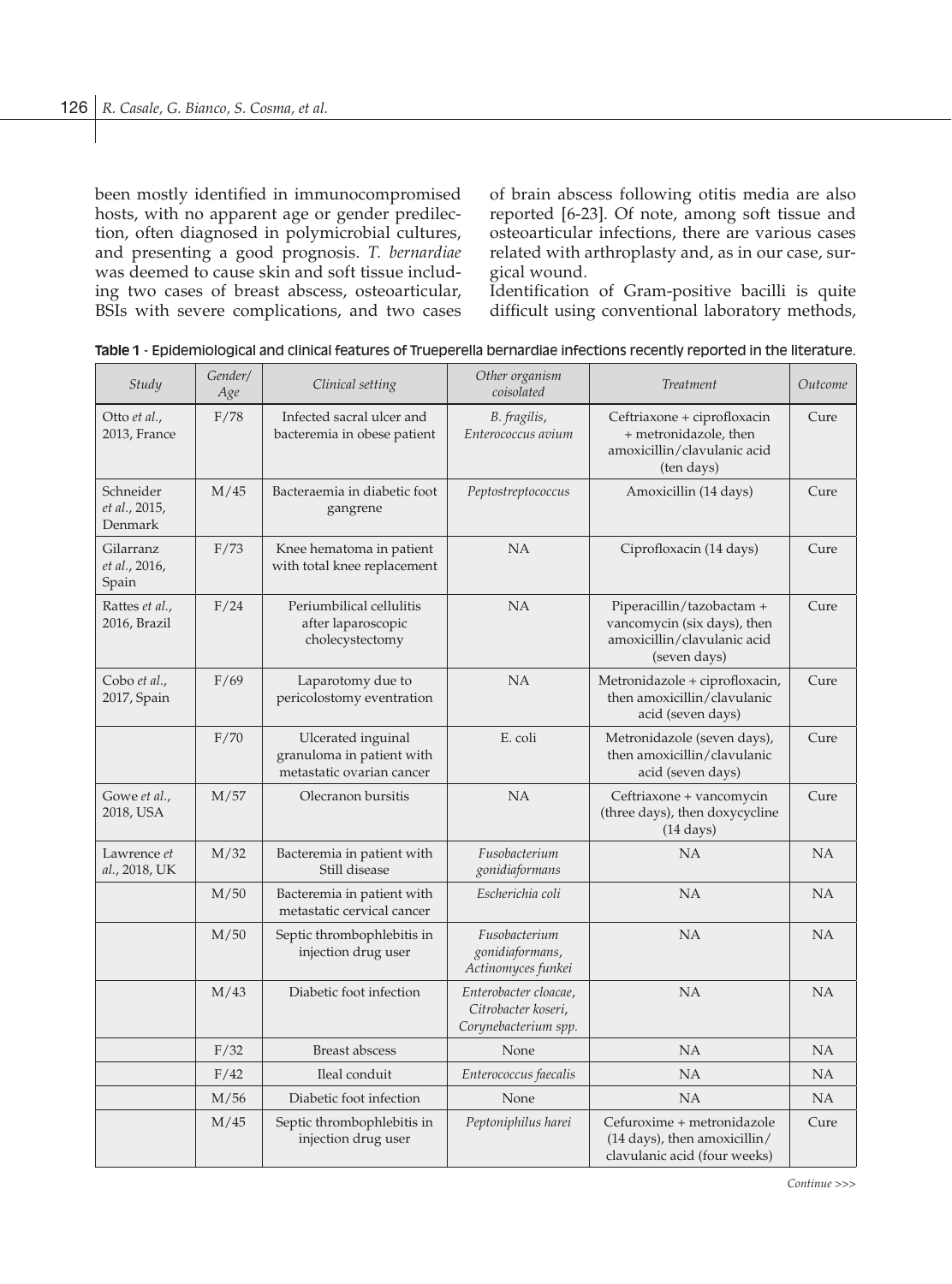*>>> Continue*

| Study                                 | Gender/<br>Age | Clinical setting                                                               | Other organism<br>coisolated                                                                  | <b>Treatment</b>                                                                              | Outcome |
|---------------------------------------|----------------|--------------------------------------------------------------------------------|-----------------------------------------------------------------------------------------------|-----------------------------------------------------------------------------------------------|---------|
| Calatrava<br>et al., 2019,<br>Spain   | F/39           | Breast abscess                                                                 | Actinotignum<br>sanguinis                                                                     | Cloxacillin, then amoxicillin/<br>clavulanic acid (ten days)                                  | Cure    |
| Pan <i>et al.</i> ,<br>2019, USA      | M/5            | Brain abscess following<br>otitis media                                        | Actinomyces<br>europaeus,<br>Corynebacterium<br>amycolatum,<br>Corynebacterium<br>aurimucosum | Vancomycin + cefepime +<br>metronidazole (six weeks),<br>then amoxicillin for (six<br>months) | Cure    |
| Roh et al.,<br>2019, Korea            | F/83           | Bacteremia in patient with<br>diabetes mellitus and<br>cerebrovascular disease | S. aureus                                                                                     | Doxycycline (six days), then<br>meropenem + teicoplanin                                       | Cure    |
| Tang et al.,<br>2021, USA             | M/71           | Hip arthroplasty with<br>hematoma on surgical scar                             | <b>NA</b>                                                                                     | Doxycycline (seven days), then<br>ceftriaxone (six weeks)                                     | Cure    |
| Casale <i>et al.</i> ,<br>2021, Italy | F/78           | Bacteraemia following onco-<br>gynaecologic surgery                            | B. fragilis,<br>Enterococcus avium                                                            | Piperacillin-tazobactam<br>+ metronidazole, then<br>clindamycin (14 days)                     | Cure    |

while implementation of MALDI-TOF mass spectrometry has greatly assisted in the final diagnosis. Concerning *T. bernardiae*, MALDI-TOF mass spectrometry analysis showed to provide rapid and reliable identification at species level helping to elucidate the pathogenic role of this rarely isolated microorganism [5]. A treatment of choice for *T. bernardiae* infection has not been established yet, because of the small amount of data available and the lack of clinical breakpoints for this bacterium. Drug resistance in *T. bernardiae* still seems not to represent a relevant clinical issue, since *T. bernardiae* has been reported to be multi-susceptible to the antibiotics tested with few exceptions regarding ciprofloxacin, gentamicin, and penicillin [6, 7, 17, 22].

In conclusion, we report a case of *T. bernardiae* BSI following onco-gynaecologic surgery with the surgical wound as the bacteraemia's port of entry. Rapid bacterial identification with MALDI-TOF mass spectrometry analysis and envisaging possible routes of infection could help clinicians to set the clinical value of Gram-positive rods observed in blood cultures obtained from patients suffering surgical wound infections.

#### **Ethical approval**

This study was conducted in accordance with the Declaration of Helsinki. Written informed consent was obtained from the patient.

#### **Disclosure statement**

No competing interests exist.

#### **Funding information**

No funding was received for this study.

# n **REFERENCES**

[1] Coello R, Charlett A, Wilson J, Ward V, Pearson A, Borriello P. Adverse impact of surgical site infections in English hospitals. *J Hosp Infect*. 2005; 60, 93-103. doi: 10.1016/j.jhin.2004.10.019.

[2] Alfonso JL, Pereperez SB, Canoves JM, Martinez MM, Martinez IM, Martin-Moreno JM. Are we really seeing the total costs of surgical site infections? A Spanish study. *Wound Repair Regen*. 2007; 15, 474-81. doi: 10.1111/j.1524-475X.2007.00254.x.

[3] Owens CD, Stoessel K. Surgical site infections: epidemiology, microbiology and prevention. *J Hosp Infect*. 2008; 70, 3-10. doi: 10.1016/S0195- 6701(08)60017-1.

[4] Yassin AF, Hupfer H, Siering C, Schumann P. Comparative chemotaxonomic and phylogenetic studies on the genus Arcanobacterium Collins et al. 1982 emend. Lehnen et al. 2006: proposal for Trueperella gen. nov. and emended description of the genus Arcanobacterium. *Int J Syst Evol Microbiol.* 2011; 61, 1265-74. https:// doi.org/10.1099/ijs.0.020032-0.

[5] Hijazin M, Alber J, Lämmler C, et al. Identification of Trueperella (Arcanobacterium) bernardiae by matrix-assisted laser desorption/ionization time-offlight mass spectrometry analysis and by species-spe